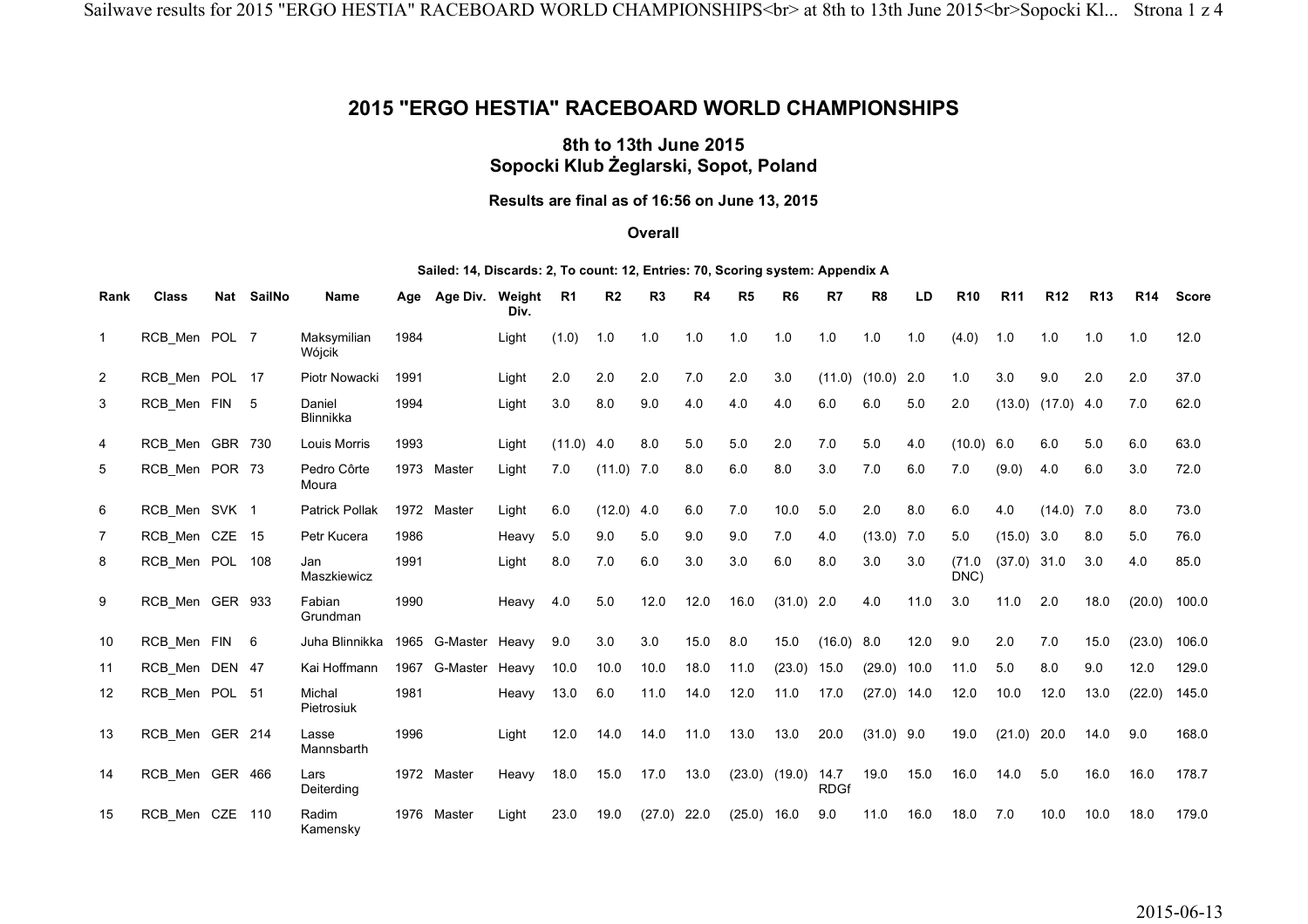| 16 | RCB Men AUS 368  |      | Richard<br>Reynolds      |      | 1964 G-Master Light |       | 15.0          | 18.0          | $(50.0)$ 17.0 |               | 15.0                     | 14.0   | 19.0          | 14.0          | 13.0          | (21.0)             | 12.0               | 16.0               | 17.0               | 15.0                      | 185.0 |
|----|------------------|------|--------------------------|------|---------------------|-------|---------------|---------------|---------------|---------------|--------------------------|--------|---------------|---------------|---------------|--------------------|--------------------|--------------------|--------------------|---------------------------|-------|
| 17 | RCB_Men POL 79   |      | Artur Manelski           | 1980 |                     | Heavy | 22.0          | 31.0          | 22.0          | 19.0          | 17.0                     | 9.0    | $(52.0)$ 12.0 |               | 20.0          | 20.0               | 17.0               | (32.0)             | 12.0               | 10.0                      | 211.0 |
| 18 | RCB Men CZE 6    |      | Jakub Sliva              | 1988 |                     | Light | 14.0          | 16.0          | 23.0          | 23.0          | 18.0                     | (27.0) | 12.0          | 21.0          | 17.0          | 8.0                | 23.0               | 22.0               | (29.0)             | 27.0                      | 224.0 |
| 19 | RCB_Men FRA 1881 |      | Pierre Buren             |      | 1960 G-Master       | Light | 19.0          | 25.0          | 25.0          | 10.0          | 14.0                     | 17.0   | (29.0)        | (53.0)        | 19.0          | 23.0               | 28.0               | 25.0               | 11.0               | 11.0                      | 227.0 |
| 20 | RCB Men GER 3004 |      | Markus<br><b>Bouhier</b> |      | 1997 Youth          | Light | 16.0          | 22.0          | 16.0          | 16.0          | 27.0                     | 29.0   | 21.0          | 18.0          | (31.0)        | 24.0               | (31.0)             | 11.0               | 27.0               | 17.0                      | 244.0 |
| 21 | RCB Men GBR 895  |      | Lewis Barnes             | 1997 |                     | Heavy | 25.0          | 27.0          | 30.0          | 34.0          | (37.0)                   | 28.0   | 13.0          | 9.0           | (37.0)        | 15.0               | 19.0               | 23.0               | 21.0               | 14.0                      | 258.0 |
| 22 | RCB_Men SUI 30   |      | Yves<br>Schoenberger     |      | 1970 Master         | Light | 24.0          | 24.0          | 24.0          | $(38.0)$ 24.0 |                          | 21.0   | 25.0          | 28.0          | $(44.0)$ 22.0 |                    | 8.0                | 13.0               | 31.0               | 31.0                      | 275.0 |
| 23 | RCB_Men ARG 355  |      | Fernando<br>Consorte     |      | 1972 Master         | Heavy | 20.0          | 23.0          | 13.0          | 40.0          | 33.0                     | 26.0   | 22.0          | 16.0          | $(42.0)$ 13.0 |                    | 18.0               | 18.0               | $(45.0)$ 36.0      |                           | 278.0 |
| 24 | RCB_Men FIN      | 50   | Kai Männistö             |      | 1955 Veteran        | Light | 29.0          | 20.0          | 21.0          | 24.0          | 20.0                     | 24.0   | (30.0)        | 26.0          | 26.0          | 25.0               | 22.0               | 15.0               | 30.0               | (45.0)                    | 282.0 |
| 25 | RCB Men FIN      | 67   | Jouni Finer              | 1967 | G-Master            | Heavy | 21.0          | 21.0          | 26.0          | 26.0          | 29.0                     | (34.0) | 31.0          | 20.0          | 22.0          | 27.0               | 34.0               | (42.0)             | 23.0               | 13.0                      | 293.0 |
| 26 | RCB_Men GER 9    |      | Bernd<br>Neumann         |      | 1958 Veteran        | Heavy | 27.0          | 26.0          | 18.0          | 21.0          | (43.0)                   | 32.0   | 18.0          | 23.0          | 35.0          | 33.0               | 38.0               | 30.0               | 22.0               | (71.0<br>$\overline{OCS}$ | 323.0 |
| 27 | RCB Men FIN      | 1971 | Sami<br>Karppinen        |      | 1971 Master         | Light | 17.0          | 13.0          | 19.0          | 44.0          | 36.0                     | 44.0   | 28.0          | 33.0          | (52.0)        | 14.0               | 16.0               | 34.0               | (49.0)             | 29.0                      | 327.0 |
| 28 | RCB Men GER 514  |      | Peter<br>Behrbohm        | 1987 |                     | Heavy | 35.0          | 32.0          | $(46.0)$ 25.0 |               | 21.0                     | 22.0   | 44.0          | 24.0          | 24.0          | (47.0)             | 25.0               | 38.0               | 19.0               | 24.0                      | 333.0 |
| 29 | RCB Men CZE 22   |      | Martin Sliva             |      | 1964 G-Master       | Heavy | 32.0          | 28.0          | 20.0          | 28.0          | 19.0                     | 37.0   | (59.0)        | 22.0          | 28.0          | 26.0               | (42.0)             | 27.0               | 33.0               | 35.0                      | 335.0 |
| 30 | RCB_Men GER 201  |      | Heiner<br>Homrighausen   |      | 1950 Veteran        | Heavy | 30.0          | 29.0          | 31.0          |               | $(45.0)$ $(45.0)$ $42.0$ |        | 26.0          | 37.0          | 29.0          | 30.0               | 20.0               | 33.0               | 28.0               | 21.0                      | 356.0 |
| 31 | RCB_Men GER 884  |      | Hubertus<br>Tesdorpf     |      | 1960 G-Master Light |       | 28.0          | 36.0          | 28.0          | 32.0          | 28.0                     | 12.0   | 24.0          | $(46.0)$ 27.0 |               | (41.0)             | 40.0               | 37.0               | 34.0               | 34.0                      | 360.0 |
| 32 | RCB_Men POL 125  |      | Paweł<br>Frydrychowicz   |      | 1953 Veteran        | Heavy | 26.0          | $(50.0)$ 44.0 |               | 36.0          | 22.0                     | 18.0   | $(53.0)$ 40.0 |               | 23.0          | 28.0               | 32.0               | 26.0               | 35.0               | 33.0                      | 363.0 |
| 33 | RCB Men GER 239  |      | Rainer<br>Frohböse       |      | 1953 Veteran        | Light | 33.0          | 45.0          | 35.0          | 31.0          | 38.0                     | 30.0   | 33.0          | (47.0)        | 18.0          | 34.0               | 30.0               | 28.0               | 20.0               | (71.0<br>OCS)             | 375.0 |
| 34 | RCB_Men FRA      | 661  | <b>Gautier Saby</b>      |      | 1997 Youth          | Light | 31.0          | 30.0          | 36.0          | 29.0          | 31.0                     | 20.0   | 34.0          | 34.0          | (51.0)        | 29.0               | 26.0               | 49.0               | (53.0)             | 43.0                      | 392.0 |
| 35 | RCB Men LAT      | 105  | <b>Aldis Surins</b>      | 1965 | G-Master            | Heavy | 41.0          | 40.0          | 38.0          | 42.0          | (47.0)                   | 36.0   | (48.0)        | 17.0          | 30.0          | 42.0               | 36.0               | 45.0               | 26.0               | 26.0                      | 419.0 |
| 36 | RCB_Men POL 335  |      | Krystian<br>Mielke       |      | 1996 Youth          | Heavy | 34.0          | 34.0          | (71.0<br>DNF) | 20.0          | 50.0                     | 41.0   | 35.0          | 30.0          | (59.0)        | 36.0               | 35.0               | 43.0               | 32.0               | 38.0                      | 428.0 |
| 37 | RCB_Men POL 8    |      | Maciej Wójcik            |      | 1979 Master         | Light | (71.0<br>OCS) | 17.0          | 15.0          | 2.0           | 10.0                     | 5.0    | 10.0          | 15.0          | (71.0<br>DNC) | 71.0<br><b>DNC</b> | 71.0<br><b>DNC</b> | 71.0<br><b>DNC</b> | 71.0<br><b>DNC</b> | 71.0<br><b>DNC</b>        | 429.0 |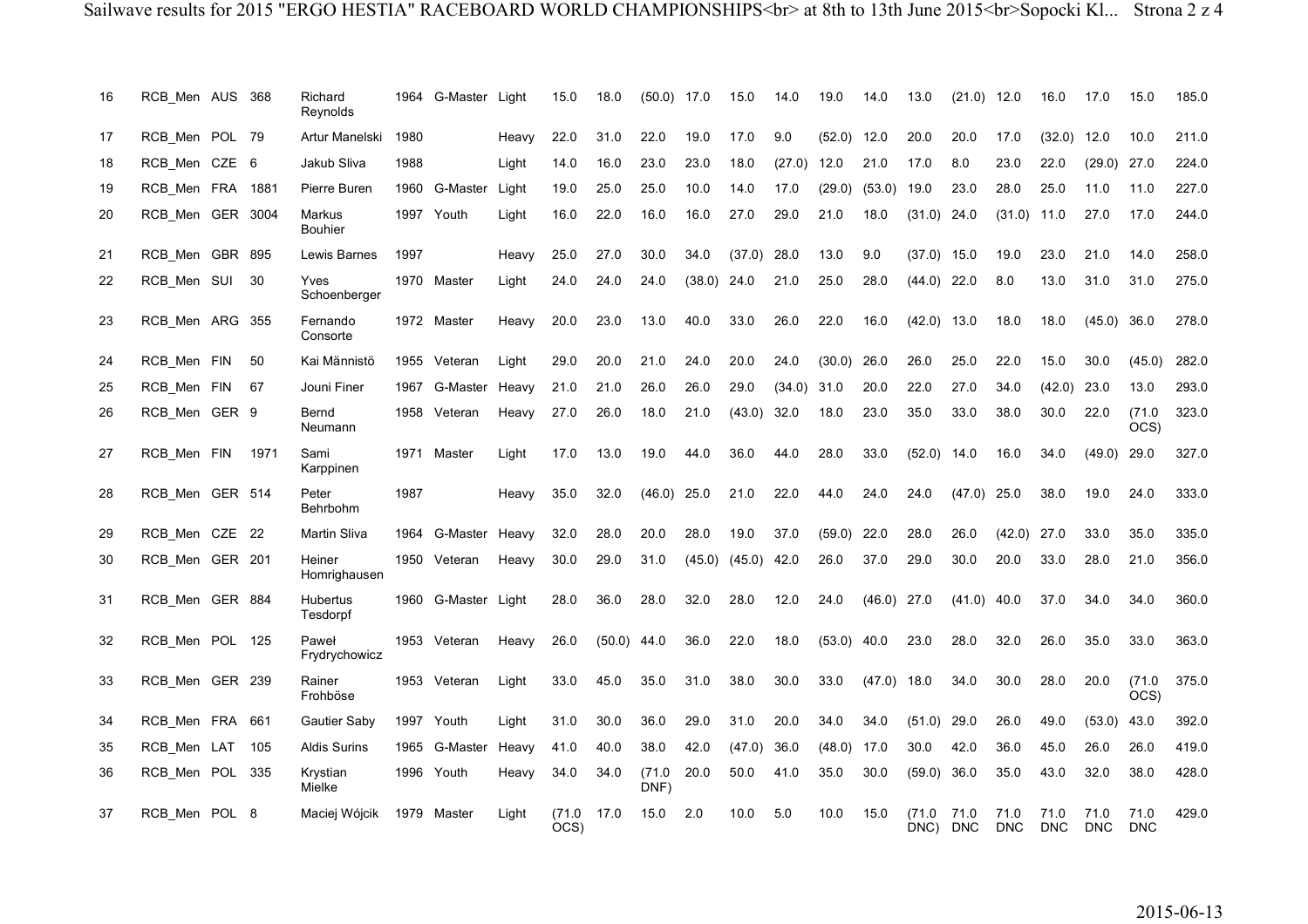| 38 | RCB_Men FIN 4   |     | Benjamin<br><b>Blinnikka</b>    |      | 1998 Youth          | Light | 36.0          | 38.0          | 42.0               | 27.0   | 26.0          | 39.0          | 43.0   | (45.0)        | 39.0          | 40.0 | (47.0) | 29.0           | 37.0           | 37.0                | 433.0 |
|----|-----------------|-----|---------------------------------|------|---------------------|-------|---------------|---------------|--------------------|--------|---------------|---------------|--------|---------------|---------------|------|--------|----------------|----------------|---------------------|-------|
| 39 | RCB_Men CZE 21  |     | Martin<br>Pospíšil              |      | 1964 G-Master Heavy |       | 37.0          | 55.0          | (56.0)             | 30.0   | 40.0          | $(56.0)$ 14.0 |        | 55.0          | 25.0          | 35.0 | 46.0   | 50.0           | 25.0           | 25.0                | 437.0 |
| 40 | RCB Men GER 702 |     | Helmut<br>Mannsbarth            |      | 1954 Veteran        | Heavy | 43.0          | 35.0          | 32.0               | 37.0   | 30.0          | 33.0          | 39.0   | 25.0          | 40.0          | 38.0 | 52.0   | (71.0)<br>DNC) | 38.0           | (53.0)              | 442.0 |
| 41 | RCB_Men SVK 241 |     | Martin<br>Potucky               | 1987 |                     | Light | (71.0<br>DNC) | (71.0<br>DNC) | 71.0<br><b>DNC</b> | 48.0   | 51.0          | 45.0          | 27.0   | 51.0          | 21.0          | 17.0 | 27.0   | 19.0           | 40.0           | 28.0                | 445.0 |
| 42 | RCB_Men CZE 29  |     | Josef König                     | 1965 | G-Master            | Heavy | 47.0          | 42.0          | 29.0               | 54.0   | 39.0          | 48.0          | 37.0   | 35.0          | $(61.0)$ 37.0 |      | 24.0   | 24.0           | 43.0           | (71.0<br>OCS)       | 459.0 |
| 43 | RCB Men POL 92  |     | Irek Kutyla                     | 1971 | Master              | Heavy | 57.0          | 47.0          | 37.0               | 39.0   | 35.0          | 35.0          | 40.0   | 36.0          | 32.0          | 39.0 | (58.0) | (60.0)         | 36.0           | 39.4<br><b>RDGb</b> | 472.4 |
| 44 | RCB Men CZE 8   |     | Lubomír<br>Mielec               |      | 1950 Veteran        | Heavy | 42.0          | 37.0          | 43.0               | 46.0   | 42.0          | 25.0          | 49.0   | (52.0)        | 38.0          | 44.0 | 50.0   | 40.0           | (54.0)         | 30.0                | 486.0 |
| 45 | RCB Men POL 236 |     | Adam<br>Chalupczak              | 1980 |                     | Heavy | 40.0          | 44.0          | 39.0               | 35.0   | 32.0          | 40.0          | 32.0   | 58.0          | 54.0          | 45.0 | 29.0   | 52.0           | (71.0)<br>DNC) | (71.0<br>DSQ)       | 500.0 |
| 46 | RCB_Men POL 215 |     | Jakub Nowak                     | 1971 | Master              | Light | 53.0          | 53.0          | (55.0)             | 47.0   | 46.0          | 43.0          | (57.0) | 38.0          | 43.0          | 55.0 | 44.0   | 39.0           | 24.0           | 19.0                | 504.0 |
| 47 | RCB_Men CZE 113 |     | Pavel<br>Kamensky               |      | 1974 Master         | Light | 51.0          | 46.0          | 45.0               | 53.0   | $(55.0)$ 46.0 |               | 38.0   | 48.0          | 33.0          | 43.0 | 33.0   | (71.0)<br>DNC) | 39.0           | 41.0                | 516.0 |
| 48 | RCB Men LAT     | 111 | <b>Gundars Osis</b>             |      | 1958 Veteran        | Heavy | 38.0          | 39.0          | 33.0               | 52.0   | 53.0          | 38.0          | 36.0   | 44.0          | (62.0)        | 32.0 | 53.0   | 47.0           | (61.0)         | 52.0                | 517.0 |
| 49 | RCB Men LAT     | 555 | Juris Rozkalns                  |      | 1972 Master         | Heavy | 39.0          | 41.0          | 41.0               | 43.0   | (52.0)        | 49.0          | 51.0   | 41.0          | 41.0          | 48.0 | (54.0) | 36.0           | 47.0           | 44.0                | 521.0 |
| 50 | RCB Men ARG 351 |     | Fernando<br><b>Matias Olmos</b> | 1977 | Master              | Heavy | 46.0          | 43.0          | 40.0               | (55.0) | 34.0          | 52.0          | 42.0   | 32.0          | 49.0          | 51.0 | 49.0   | 44.0           | 50.0           | (55.0)              | 532.0 |
| 51 | RCB Men CZE 19  |     | Pavel Hrubý                     |      | 1964 G-Master       | Heavy | 49.0          | (57.0)        | 47.0               | 51.0   | 54.0          | 51.0          | 46.0   | (57.0)        | 36.0          | 46.0 | 55.0   | 21.0           | 46.0           | 42.0                | 544.0 |
| 52 | RCB_Men GER 340 |     | Jakob Eckert                    |      | 1967 G-Master       | Heavy | (71.0<br>OCS) | 33.0          | 34.0               | 33.0   | 49.0          | 53.0          | 69.0   | 54.0          | 34.0          | 53.0 | 48.0   | 41.0           | 48.0           | (71.0<br>OCS)       | 549.0 |
| 53 | RCB_Men GER 357 |     | Lars Mühmel                     |      | 1999 Youth          | Light | 48.0          | 56.0          | 54.0               | 49.0   | 41.0          | 58.0          | 23.0   | 42.0          | 47.0          | 31.0 | (61.0) | 57.0           | (71.0<br>RET)  | 51.0                | 557.0 |
| 54 | RCB_Men POL 271 |     | Michał<br>Srzednicki            |      | 1941 Veteran        | Light | 45.0          | 48.0          | (61.0)             | 50.0   | 48.0          | 50.0          | (61.0) | 39.0          | 45.0          | 58.0 | 43.0   | 59.0           | 44.0           | 46.0                | 575.0 |
| 55 | RCB Men SVK 156 |     | Pavol<br>Lopuchovsky            | 1989 |                     | Light | (71.0<br>DNC) | (71.0<br>DNC  | 71.0<br><b>DNC</b> | 63.0   | 44.0          | 47.0          | 50.0   | 43.0          | 48.0          | 49.0 | 45.0   | 35.0           | 51.0           | 39.0                | 585.0 |
| 56 | RCB Men POL 167 |     | Wieslaw<br>Chalupczak           |      | 1954 Veteran        | Light | 54.0          | 54.0          | (60.0)             | (67.0) | 57.0          | 57.0          | 41.0   | 49.0          | 46.0          | 54.0 | 41.0   | 51.0           | 52.0           | 49.0                | 605.0 |
| 57 | RCB Men CZE 45  |     | Petr Vrána                      |      | 1958 Veteran        |       | 50.0          | 59.0          | 57.0               | 41.0   | 60.0          | $(63.0)$ 55.0 |        | (71.0<br>DNF) | 55.0          | 60.0 | 57.0   | 53.0           | 41.0           | 32.0                | 620.0 |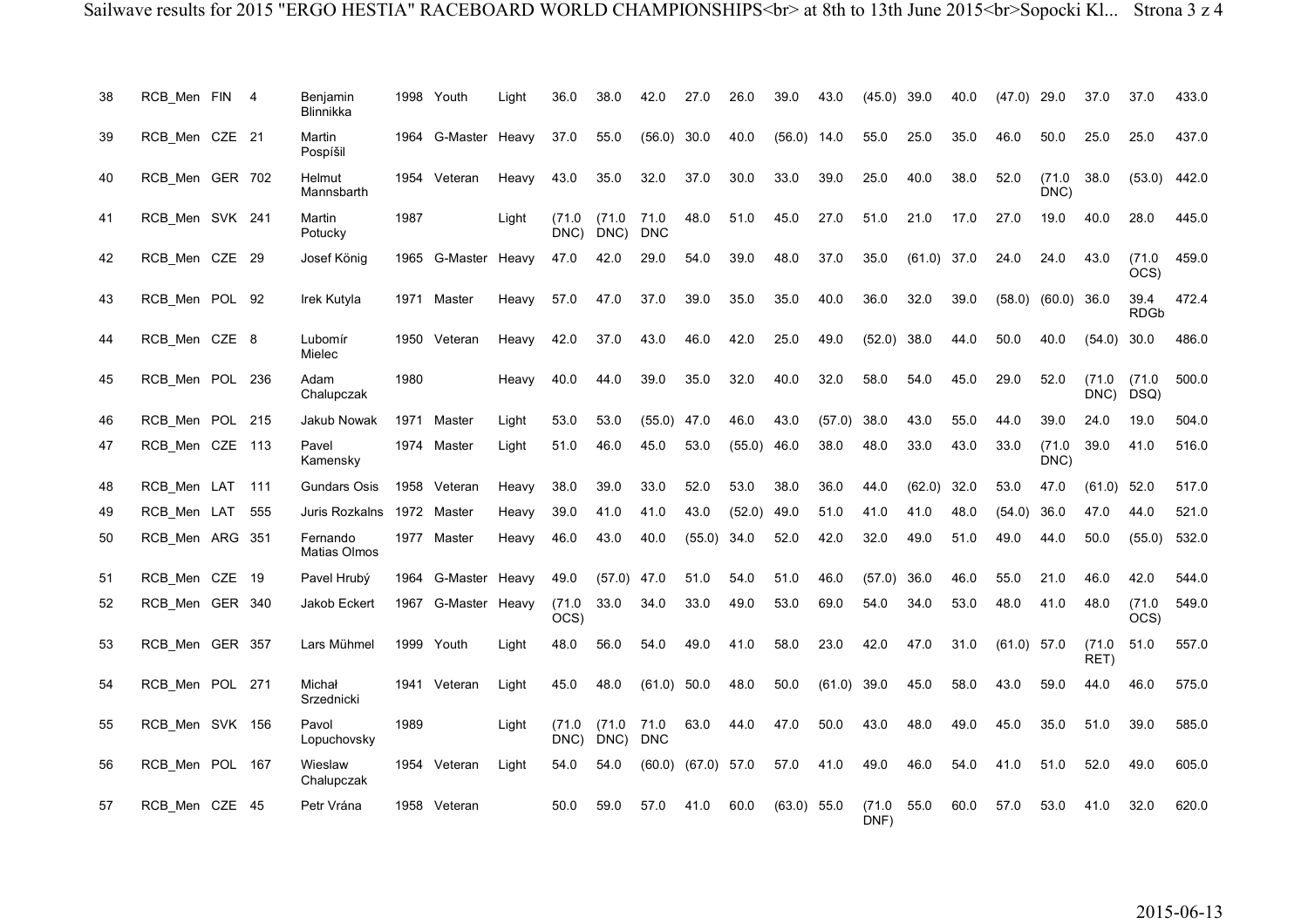| 58 | RCB_Men POL 299 |     | Dariusz<br>Stanisławski | 1967 | G-Master Heavy      |       | $(62.0)$ 58.0  |               | 53.0           | 60.0        | (64.0)        | 54.0   | 47.0   | 56.0           | 57.0               | 56.0 | 51.0   | 58.0               | 42.0       | 40.0               | 632.0 |
|----|-----------------|-----|-------------------------|------|---------------------|-------|----------------|---------------|----------------|-------------|---------------|--------|--------|----------------|--------------------|------|--------|--------------------|------------|--------------------|-------|
| 59 | RCB_Men ARG 373 |     | Juan<br><b>Barquero</b> | 1963 | G-Master Heavy      |       | 56.0           | 52.0          | 49.0           | (62.0)      | $(65.0)$ 62.0 |        | 45.0   | 62.0           | 50.0               | 52.0 | 39.0   | 56.0               | 57.0       | 61.0               | 641.0 |
| 60 | RCB Men ARG 345 |     | Guillermo<br>Zerga      |      | 1965 G-Master Light |       | 44.0           | 51.0          | 51.0           | 61.0        | 62.0          | 60.0   | 62.0   | (71.0<br>DNF)  | (63.0)             | 50.0 | 56.0   | 46.0               | 59.0       | 58.0               | 660.0 |
| 61 | RCB Men GER 147 |     | Rainer Becker           | 1956 | Veteran             | Heavy | 55.0           | 49.0          | 48.0           | 56.0        | (66.0)        | 55.0   | 60.0   | 61.0           | 60.0               | 59.0 | (63.0) | 48.0               | 62.0       | 59.0               | 672.0 |
| 62 | RCB Men CZE 5   |     | Petr Kucera<br>senior   | 1947 | Veteran             | Heavy | 63.0           | 62.0          | 58.0           | (64.0)      | 63.0          | (64.0) | 58.0   | 50.0           | 58.0               | 57.0 | 62.0   | 54.0               | 56.0       | 47.0               | 688.0 |
| 63 | RCB_Men GER 30  |     | Gregor<br>Behrbohm      |      | 1960 G-Master Heavy |       | 52.0           | 64.0          | (71.0)<br>DNF) | 57.0        | 61.0          | 61.0   | 54.0   | 59.0           | 53.0               | 62.0 | (67.0) | 64.0               | 63.0       | 56.0               | 706.0 |
| 64 | RCB_Men POL 142 |     | Bartosz<br>Macikowski   |      | 1965 G-Master Heavy |       | 59.0           | 61.0          | 52.0           | 58.0        | 58.0          | 65.0   | (66.0) | (71.0)<br>DNF) | 64.0               | 64.0 | 59.0   | 61.0               | 64.0       | 60.0               | 725.0 |
| 65 | RCB Men POL 220 |     | Pawał Mielke            | 1969 | G-Master Heavy      |       | 60.0           | 60.0          | 63.0           | (66.0)      | 59.0          | 59.0   | 63.0   | (71.0)<br>DNC) | 56.0               | 63.0 | 60.0   | 63.0               | 58.0       | 63.0               | 727.0 |
| 66 | RCB Men LAT 54  |     | Juris<br>Dreimanis      |      | 1954 Veteran        | Heavy | 61.0           | 63.0          | 59.0           | (69.0) 68.0 |               | 68.0   | 56.0   | (71.0)<br>DNF) | 65.0               | 66.0 | 66.0   | 62.0               | 55.0       | 48.0               | 737.0 |
| 67 | RCB_Men SVK 77  |     | Oliver Carny            | 1999 | Youth               | Light | (71.0)<br>DNF) | (71.0<br>DNF) | 62.0           | 59.0        | 56.0          | 67.0   | 64.0   | 60.0           | 66.0               | 61.0 | 69.0   | 65.0               | 66.0       | 50.0               | 745.0 |
| 68 | RCB Men ARG 315 |     | Gustavo<br>Almenara     |      | 1966 G-Master Heavy |       | 65.0           | 67.0          | (71.0)<br>DNC) | 65.0        | 69.0          | 69.0   | 68.0   | 63.0           | (71.0)<br>DNC)     | 65.0 | 64.0   | 55.0               | 60.0       | 54.0               | 764.0 |
| 69 | RCB Men POL     | 199 | Robert<br>Pieczka       | 1966 | G-Master Heavy      |       | 64.0           | 65.0          | (71.0)<br>DNC) | 68.0        | $(70.0)$ 70.0 |        | 67.0   | 64.0           | 67.0               | 67.0 | 65.0   | 66.0               | 65.0       | 62.0               | 790.0 |
| 70 | RCB Men ARG 308 |     | Fernando<br>Wuilloud    | 1975 | Master              | Light | 58.0           | 66.0          | (71.0)<br>DNC) | 70.0        | 67.0          | 66.0   | 65.0   | (71.0)<br>DNC) | 71.0<br><b>DNC</b> | 68.0 | 68.0   | 71.0<br><b>DNC</b> | <b>DNC</b> | 71.0<br><b>DNC</b> | 812.0 |

Sailwave Scoring Software 2.16.7 http://www.sailwave.com/